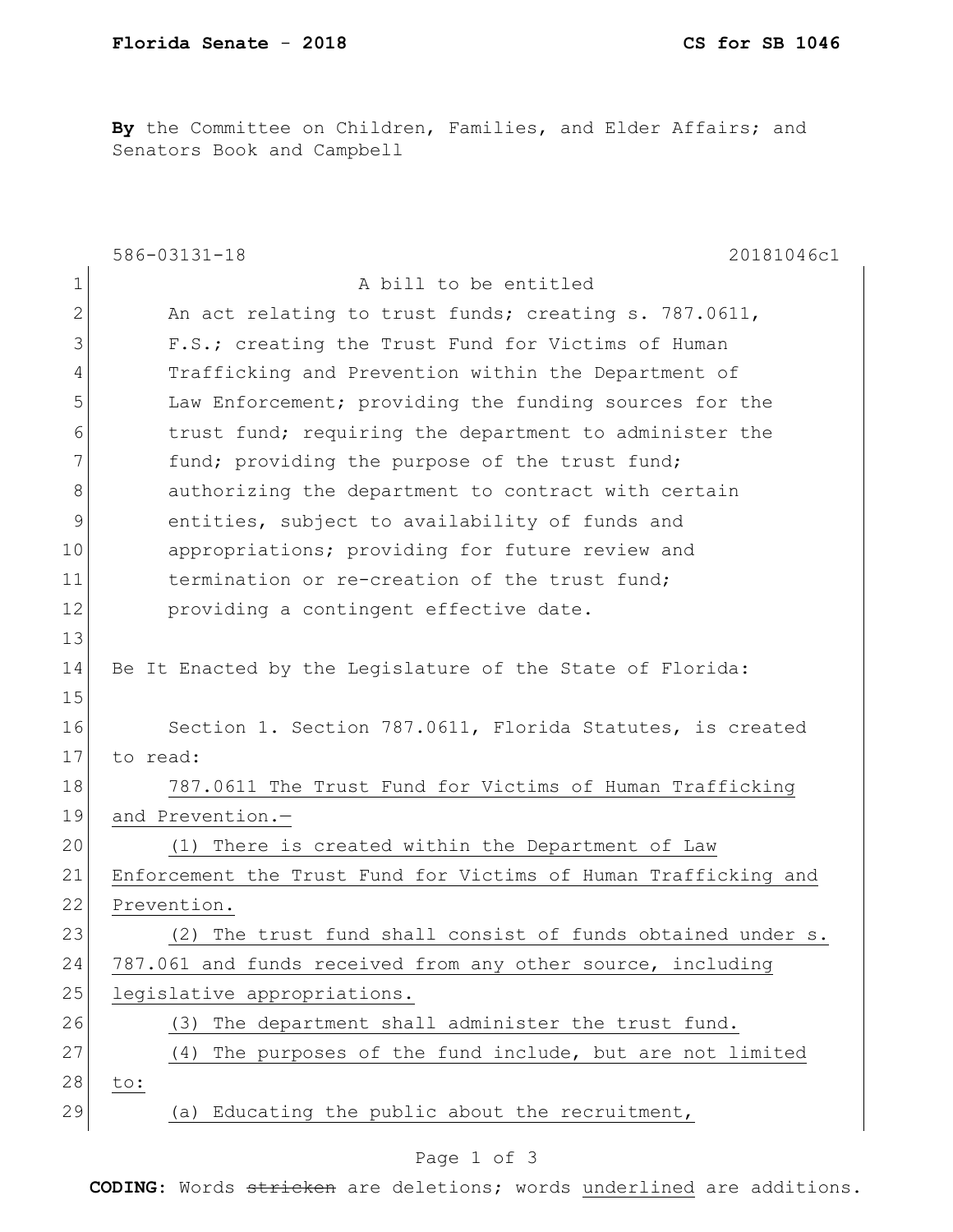|    | $586 - 03131 - 18$<br>20181046c1                                 |  |  |
|----|------------------------------------------------------------------|--|--|
| 30 | trafficking, and exploitation of persons through human           |  |  |
| 31 | trafficking.                                                     |  |  |
| 32 | (b) Assisting in the prevention of recruitment of minors         |  |  |
| 33 | for exploitation in schools in this state.                       |  |  |
| 34 | (c) Establishing a survivors' resource center to make legal      |  |  |
| 35 | services, social services, safe harbors, safe houses, and        |  |  |
| 36 | language services available to survivors of human trafficking.   |  |  |
| 37 | (d) Advertising the National Human Trafficking Resource          |  |  |
| 38 | Center hotline telephone number and the BeFree Textline in       |  |  |
| 39 | diverse venues.                                                  |  |  |
| 40 | (e) Assisting in the coordination between law enforcement        |  |  |
| 41 | agencies and service providers.                                  |  |  |
| 42 | (f) Assisting in vacating the convictions of victims of          |  |  |
| 43 | human trafficking, whose offenses were the result of the force,  |  |  |
| 44 | duress, or coercion of a human trafficker.                       |  |  |
| 45 | (g) Funding medical and mental health examinations and           |  |  |
| 46 | treatment, living expenses, lost wages, and repatriation of      |  |  |
| 47 | human trafficking victims.                                       |  |  |
| 48 | (5) Subject to the availability of funds and subject to          |  |  |
| 49 | legislative appropriation, the department may contract with      |  |  |
| 50 | entities having appropriate expertise and experience to manage   |  |  |
| 51 | and provide services outlined in this section.                   |  |  |
| 52 | (6) In accordance with s. 19(f)(2), Art. III of the State        |  |  |
| 53 | Constitution, the trust fund shall, unless terminated sooner, be |  |  |
| 54 | terminated on July 1, 2022. Before its scheduled termination,    |  |  |
| 55 | the trust fund shall be reviewed as provided in s. 215.3206(1)   |  |  |
| 56 | and $(2)$ .                                                      |  |  |
| 57 | Section 2. This act shall take effect on the same date that      |  |  |
| 58 | SB 1044 or similar legislation takes effect, if such legislation |  |  |
|    |                                                                  |  |  |

## Page 2 of 3

**CODING**: Words stricken are deletions; words underlined are additions.